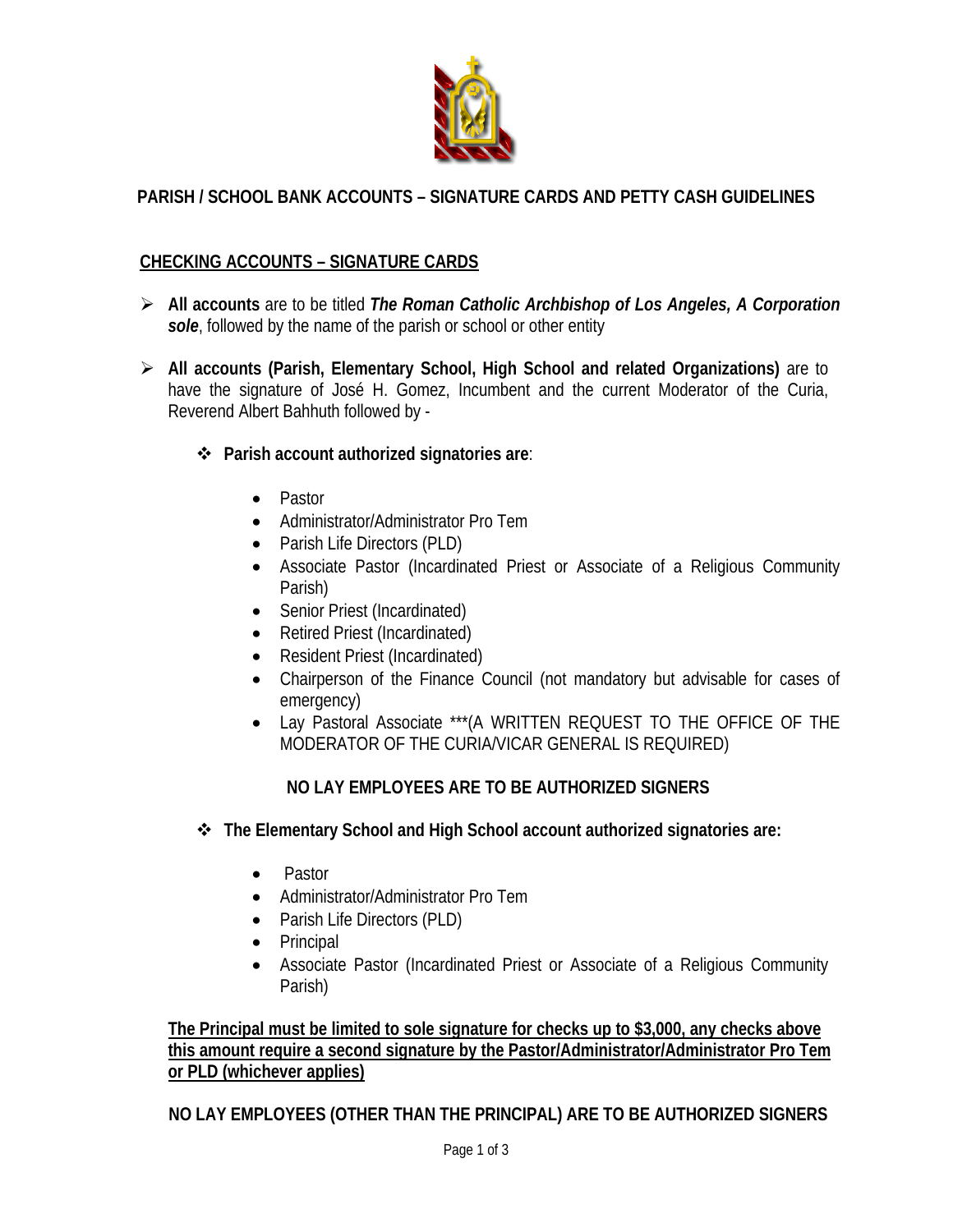# **Approved Type of Parish/School Accounts**

- The number of accounts should be limited to one operational account for each entity, the parish if necessary may have an account for the Religious Education Program and Society or Fiesta accounts, however, although not prohibited, for control purposes, the Archdiocese discourages the use of such accounts and recommends the set up of custodial funds within in the main parish account. The schools are allowed a "PTO" account with a maximum balance of \$1,000, amounts exceeding of this should be held as a custodial fund in the school's main operating account.
- Bingo Accounts all profits derived from bingo games must be kept in a separate bank account and accurate records must be kept for all receipts. All receipts must be deposited intact (no disbursements should be made from game receipts other than cash payments of prizes) and all disbursements must be made by check and supported by invoice copies and/or receipts. No funds other than bingo receipts are to be deposited in this account and all disbursements from the account must be made by check and to pay expenses pertaining to the bingo games or to transfer the net receipts from bingo (gross receipts less prizes paid and expenses paid) to the parish school. Bingo funds may not be used to pay school salaries. In the City of Los Angeles only no funds can be transferred out of the bingo fund to any other account – invoices for the school must be paid directly from the bingo account

**At no time should any of the accounts describe above have a balance exceeding three months operating expense or \$100,000. It is strongly recommended that any amounts above what is needed for the three month operations be deposited in an Archdiocesan Investment Pool account** 

# **UNDER NO CIRCUMSTANCES SHOULD CHECKS BE PRE-SIGNED**

AFTER THE PARISH/SCHOOL HAS ACQUIRED ALL THE SIGNATURES FROM THE LOCATION THE CARDS ARE TO BE SENT TO THE ARCHDIOCESAN CATHOLIC CENTER/FINANCIAL SERVICES (ADDRESS BELOW). UPON COMPLETION OF THE REQUIRED SIGNATURES FROM THE CATHOLIC CENTER, THE CARDS WILL BE RETURNED TO THE LOCATION TO DELIVER TO THE BANK.